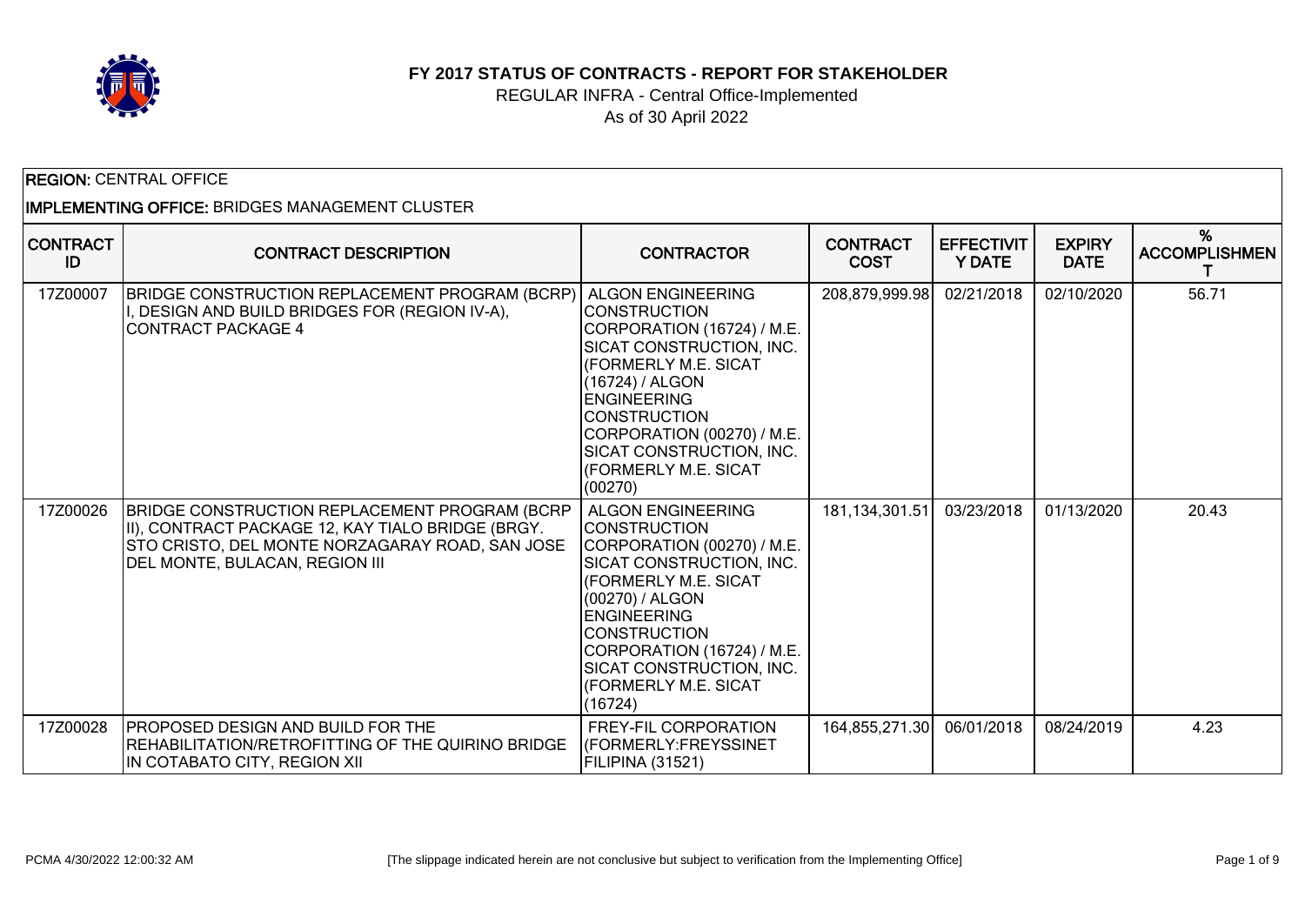### REGION: CENTRAL OFFICE

## IMPLEMENTING OFFICE: BUREAU OF CONSTRUCTION

| <b>CONTRACT</b><br>ID | <b>CONTRACT DESCRIPTION</b>                                                                                                                                                                                                                                                    | <b>CONTRACTOR</b>                                                                                                                                                                                                                                                                                                          | <b>CONTRACT</b><br><b>COST</b> | <b>EFFECTIVIT</b><br><b>Y DATE</b> | <b>EXPIRY</b><br><b>DATE</b> | %<br><b>ACCOMPLISHMEN</b> |
|-----------------------|--------------------------------------------------------------------------------------------------------------------------------------------------------------------------------------------------------------------------------------------------------------------------------|----------------------------------------------------------------------------------------------------------------------------------------------------------------------------------------------------------------------------------------------------------------------------------------------------------------------------|--------------------------------|------------------------------------|------------------------------|---------------------------|
| 17Z00009              | DESIGN AND BUILD SCHEME FOR THE COMPLETION OF<br> RETROFITTING/RESTORATION OF PRESIDENTIAL<br>MANAGEMENT STAFF (PMS) BUILDING, PHASE II, ARLEGUI<br>ST., SAN MIGUEL, MANILA                                                                                                    | <b>NATIONSTAR</b><br><b>DEVELOPMENT</b><br>CORPORATION (FOR:<br>CASMOR CONSTRUCTION<br>CORPORATION) (9608) / J.D.<br><b>LEGASPI CONSTRUCTION</b><br>(9608) / NATIONSTAR<br><b>IDEVELOPMENT</b><br>CORPORATION (FOR:<br><b>CASMOR CONSTRUCTION</b><br>CORPORATION) (26876) / J.D.<br><b>LEGASPI CONSTRUCTION</b><br>(26876) | 443,737,737.77                 | 02/27/2018                         | 12/10/2019                   | 100.00                    |
| 17Z00027              | CONSTRUCTION OF THE SUPPLEMENTAL WORKS (E.G.<br>CONSTRUCTION OF BRS LABORATORY BUILDING, CAR<br>PORT, SITE DEVELOPMENT, VOICE AND DATA WORKS,<br>MERALCO POWER PERMANENT CONNECTION AND MANILA<br>WATER SUPPLY PERMANENT CONNECTION) FOR THE<br>THREE (3) STOREY BUREAU OF RES | HAIDEE CONSTRUCTION<br>AND DEVELOPMENT CORP.<br>(10365)                                                                                                                                                                                                                                                                    | 15,139,609.71                  | 10/02/2017                         | 02/28/2018                   | 100.00                    |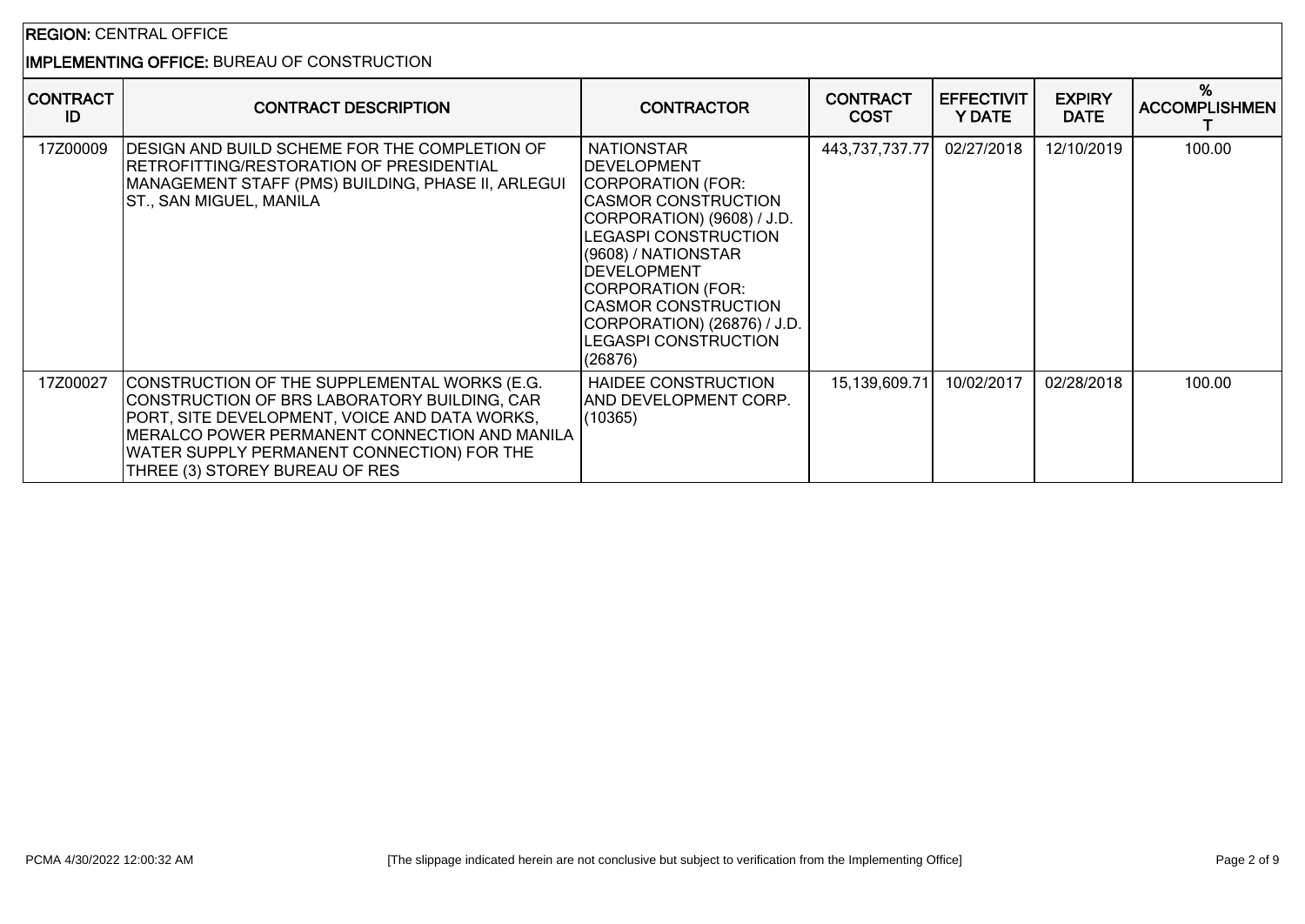## REGION: CENTRAL OFFICE

### IMPLEMENTING OFFICE: FLOOD CONTROL MANAGEMENT CLUSTER

| <b>CONTRACT</b><br>ID | <b>CONTRACT DESCRIPTION</b>                                                                                                                                                                                                                                                  | <b>CONTRACTOR</b>                                                                                                                                                                                                                                                           | <b>CONTRACT</b><br><b>COST</b> | <b>EFFECTIVIT</b><br><b>Y DATE</b> | <b>EXPIRY</b><br><b>DATE</b> | %<br><b>ACCOMPLISHMEN</b><br>т |
|-----------------------|------------------------------------------------------------------------------------------------------------------------------------------------------------------------------------------------------------------------------------------------------------------------------|-----------------------------------------------------------------------------------------------------------------------------------------------------------------------------------------------------------------------------------------------------------------------------|--------------------------------|------------------------------------|------------------------------|--------------------------------|
| 16O00049              | VALENZUELA-PUMPING STATIONS IN VALENZUELA<br>WAWANG POLO AND COLOONG PUMPING STATIONS<br>(COLOONG PUMPING STATION ACCESS ROAD), COLOONG<br>VALENZUELA CITY                                                                                                                   | TRIPLE 8 CONSTRUCTION &<br>SUPPLY, INC. (FORMERLY<br>TRIPLE 8 CONST. & SUPPLY)<br>(10684)                                                                                                                                                                                   | 91,773,188.54                  | 03/05/2018                         | 09/30/2018                   | 100.00                         |
| 16Z00020              | CONSTRUCTION OF RETARDING POND, KAINGIN BUKID,<br>BRGY. APOLONIO SAMSON, QUEZON CITY 6TH LD                                                                                                                                                                                  | R.U. AQUINO<br><b>CONSTRUCTION AND</b><br>DEVELOPMENT CORP. (FO<br>(23507)                                                                                                                                                                                                  | 942,726,770.24                 | 02/08/2018                         | 01/12/2023                   | 11.51                          |
| 17C00053              | CONSTRUCTION/MAINTENANCE OF FLOOD MITIGATION<br>STRUCTURES AND DRAINAGE SYSTEMS, FLOOD CONTROL<br>WORKS - ABACAN RIVER DIKING AND SLOPE PROTECTION<br>WORKS, MEXICO, PAMPANGA                                                                                                | R.U. AQUINO<br><b>CONSTRUCTION AND</b><br>DEVELOPMENT CORP. (FO<br>(23507)                                                                                                                                                                                                  | 192,977,262.75                 | 10/26/2017                         | 01/05/2019                   | 100.00                         |
| 17C00054              | CONSTRUCTION/MAINTENANCE OF FLOOD MITIGATION<br>STRUCTURES AND DRAINAGE SYSTEMS, REHABILITATION<br>OF PAMPANGA RIVER BASIN, BARANGAY STA. CRUZ, SAN<br>SIMON, PAMPANGA                                                                                                       | TOKWING CONSTRUCTION,<br>CORP.(FOR; TOKWING<br>CONSTRUC (9650)                                                                                                                                                                                                              | 144,628,503.84                 | 11/30/2017                         | 06/27/2018                   | 100.00                         |
| 17C00065              | REHABILITATION OF PAMPANGA RIVER BASIN, BARANGAY<br>SAN NICOLAS, SAN SIMON, PAMPANGA                                                                                                                                                                                         | <b>D.L CERVANTES</b><br><b>CONSTRUCTION</b><br><b>CORPORATION (FORMERLY:</b><br>(4965) / FERDSTAR<br><b>BUILDERS CONTRACTORS</b><br>(4965) / D.L CERVANTES<br><b>CONSTRUCTION</b><br>CORPORATION (FORMERLY:<br>(13799) / FERDSTAR<br><b>BUILDERS CONTRACTORS</b><br>(13799) | 144,295,571.48                 | 11/24/2017                         | 12/30/2018                   | 100.00                         |
| 17CA0069              | CONSTRUCTION OF LAYAC DIVERSION CHANNEL,<br>DINALUPIHAN, BATAAN                                                                                                                                                                                                              | <b>ORANI CONSTRUCTION AND</b><br>SUPPLY CORPORATION<br>(FORMERLY:ORANI<br>BUILDERS & SUPPLY) (5349)                                                                                                                                                                         | 62,390,928.15                  | 11/24/2017                         | 04/09/2020                   | 100.00                         |
| 17CG0082              | REHABILITATION/RESTORATION OF DETERIOTED<br>DIKES/ERODED PAMPANGA RIVERBANKS ALONG<br>PAMPANGA RIVER INCLUDING CANDABA CUT-OFF<br>CHANNEL: SLOPE PROTECTION STA. 0+450.08--STA. 0+406<br>LEFT & RIGHT DIKE AND SAN SIMON (BRGY. SAN PEDRO),<br>STA. 0+070-STA.0+151.20 RIGHT | ST. GERRARD<br>CONSTRUCTION GEN.<br><b>CONTRACTOR &amp;</b><br><b>DEVELOPMENT CORP.</b><br>(FORMERLY:ST. GERRARD<br>CONSTRUCTION) (31762)                                                                                                                                   | 92,034,400.00                  | 01/25/2018                         | 12/06/2019                   | 100.00                         |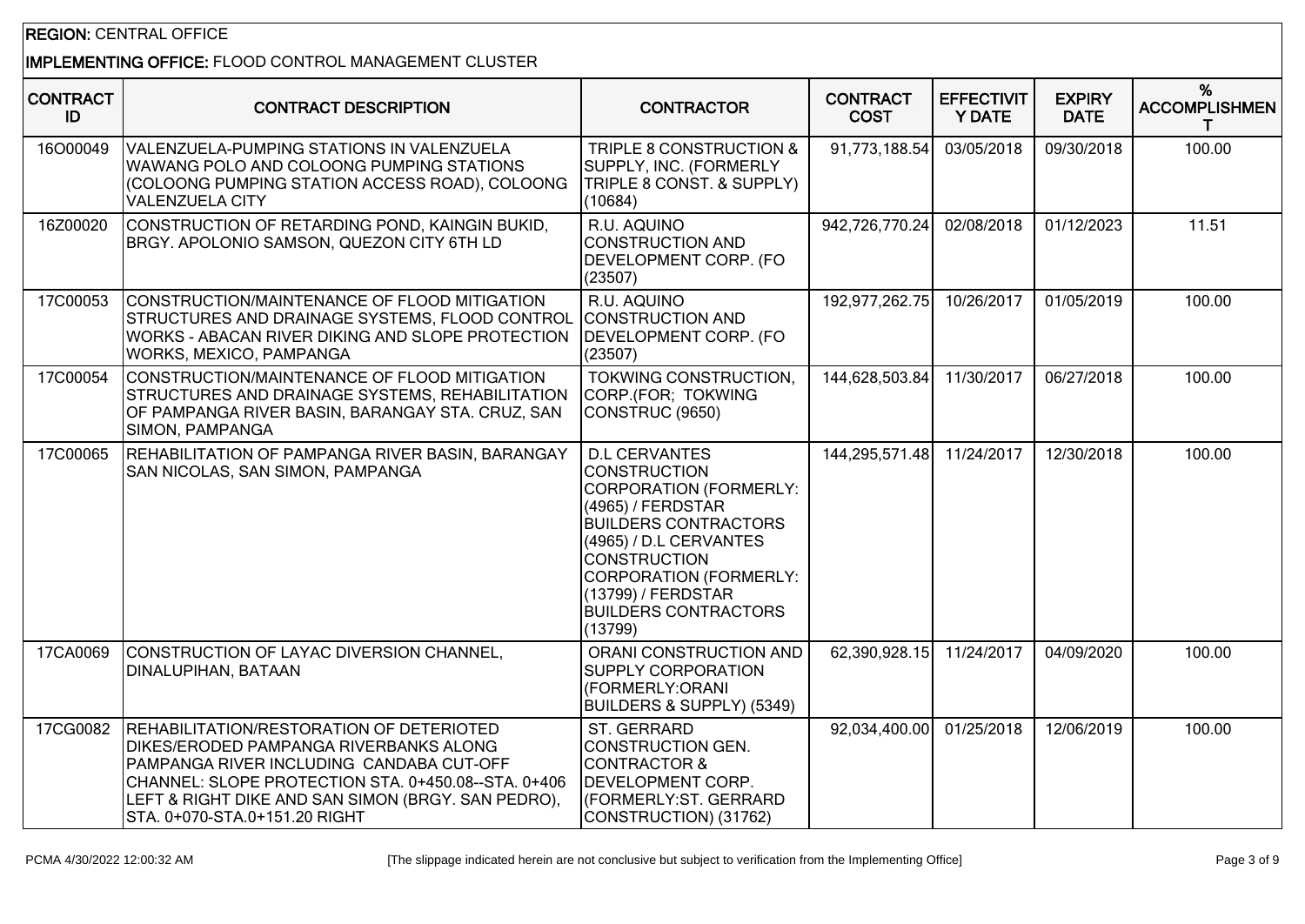| 17CG0083 | LAHAR CONTROL WORKS IN PASIG-POTRERO/GUGU RIVER<br>STA. 0+188-STA. 2+100 GUGU RIVER STA. 2+300-STA.2+700<br>MINALIN TAIL DIKE, STA. 2+125.24-STA. 0+715 WEST MEGA<br>DIKE, BACOLOR, PAMPANGA                                                                                            | <b>HAIDEE CONSTRUCTION</b><br>AND DEVELOPMENT CORP.<br>(10365)                                                                                                          | 95,008,819.30  | 10/31/2017 | 10/25/2018 | 100.00 |
|----------|-----------------------------------------------------------------------------------------------------------------------------------------------------------------------------------------------------------------------------------------------------------------------------------------|-------------------------------------------------------------------------------------------------------------------------------------------------------------------------|----------------|------------|------------|--------|
| 17CH0078 | <b>FLOOD CONTROL PROJECTS IN CENTRAL LUZON-FLOOD</b><br>CONTROL WORKS IN PORAC-GUMAIN RIVER, LUBAO,<br><b>SASMUAN AN</b>                                                                                                                                                                | 11-16 CONSTRUCTION<br>(29646) / FERDSTAR<br><b>BUILDERS CONTRACTORS</b><br>$(29646) / 11-16$<br>CONSTRUCTION (4965) /<br><b>FERDSTAR BUILDERS</b><br>CONTRACTORS (4965) | 60,323,432.53  | 09/14/2017 | 09/08/2018 | 100.00 |
| 17CK0032 | <b>DIKING WITH SLOPE PROTECTION SACOBIA-BAMBAN</b><br><b>RIVER, PAMPANGA AND TARLAC</b>                                                                                                                                                                                                 | 11-16 CONSTRUCTION<br>(29646)                                                                                                                                           | 96,097,777.28  | 09/14/2017 | 12/11/2018 | 100.00 |
| 17000020 | UPGRADING OF LONGOS PUMPING STATIONS 1 & 2, BRGY.<br><b>LOGOS, MALABON CITY</b>                                                                                                                                                                                                         | E. F. CHUA CONSTRUCTION,<br>INC. (37826)                                                                                                                                | 96,422,308.52  | 12/15/2017 | 08/11/2018 | 100.00 |
| 17000021 | CONSTRUCTION OF NAVOTAS COASTAL DIKE, NAVOTAS<br>CITY, STA. 0+000 - STA. 0+(-425) (NAVOTAS TERMINAL)                                                                                                                                                                                    | E.M. CUERPO, INC. (30963)                                                                                                                                               | 183,904,615.66 | 12/18/2017 | 01/11/2019 | 100.00 |
| 17000022 | VALENZUELA-OBANDO MEYCAUAYAN FLOOD CONTROL<br>PROJECT NAVOTAS-PROVISION OF TWO (2) PUMPING<br><b>STATIONS ALONG NAVOTAS COASTAL DIKE</b><br>(CONSTRUCTION OF PUMPING STATION WITH BOX<br>CULVERT ALONG COASTAL DIKE), NAVOTAS CITY                                                      | PETER G. CHUA BUILDERS<br>(25367)                                                                                                                                       | 89,770,023.96  | 12/18/2017 | 06/19/2020 | 96.61  |
| 170B0417 | <b>REVETMENT AND DREDGING WORKS ALONG SALAPAN</b><br>CREEK (RIGHT BANK, STA. 0+020.000 TO STA. 0+500.000)                                                                                                                                                                               | L.R. TIQUI BUILDERS, INC.<br>(13810)                                                                                                                                    | 91,670,580.16  | 01/30/2018 | 07/12/2019 | 100.00 |
| 170B0418 | <b>DREDGING AND REVETMENT WORKS ALONG SAN JUAN</b><br>RIVER (LEFT BANK, STA. 3+638.903 TO STA. 4+700.000)                                                                                                                                                                               | L.R. TIQUI BUILDERS, INC.<br>(13810)                                                                                                                                    | 91,670,123.63  | 01/28/2018 | 02/04/2019 | 100.00 |
| 17OB0419 | <b>REVETMENT AND DREDGING WORKS ALONG SALAPAN</b><br>CREEK, REVETMENT LEFT AND RIGHT BANK (STA.<br>1+633.977 TO STA. 1+834.710) DREDGING (STA. 1+700 TO<br>STA. 1+800 AND STA. 1+900 TO STA. 2+300)                                                                                     | AKN CONSTRUCTION<br>CORPORATION (11845)                                                                                                                                 | 93,271,058.04  | 01/30/2018 | 10/19/2020 | 78.44  |
| 17Z00003 | AGNO RIVER BASIN FLOOD CONTROL PROJECT (PHASE1)-<br>CONSTRUCTION OF PROTECTION WORKS USING GABIONS (33019)<br>AND MATTRESSES. BRGY. DORONGAN SAWAT, STA. 2+840<br>TO STA.3+140 AND STA. 3+140 T0 STA. 3+640, DORONGAN<br>KETAKET, STA 1+592 TO STA. 2+840 MANGATAREM; (PHASE<br>II-A)-R | <b>MSB VITUG CONSTRUCTION</b>                                                                                                                                           | 363,217,253.32 | 07/20/2017 | 03/02/2019 | 100.00 |
| 17Z00004 | REHABILITATION OF DIKE SYSTEM ALONG MADONGAN<br>RIVER (BREACHED AND ERODED DIKE, LEFT AND RIGHT<br>BANK), LAOAG RIVER BASIN FLOOD CONTROL AND SABO<br>PROJECT                                                                                                                           | TOKWING CONSTRUCTION.<br>CORP.(FOR; TOKWING<br>CONSTRUC (9650)                                                                                                          | 862,857,754.67 | 09/11/2017 | 12/23/2020 | 100.00 |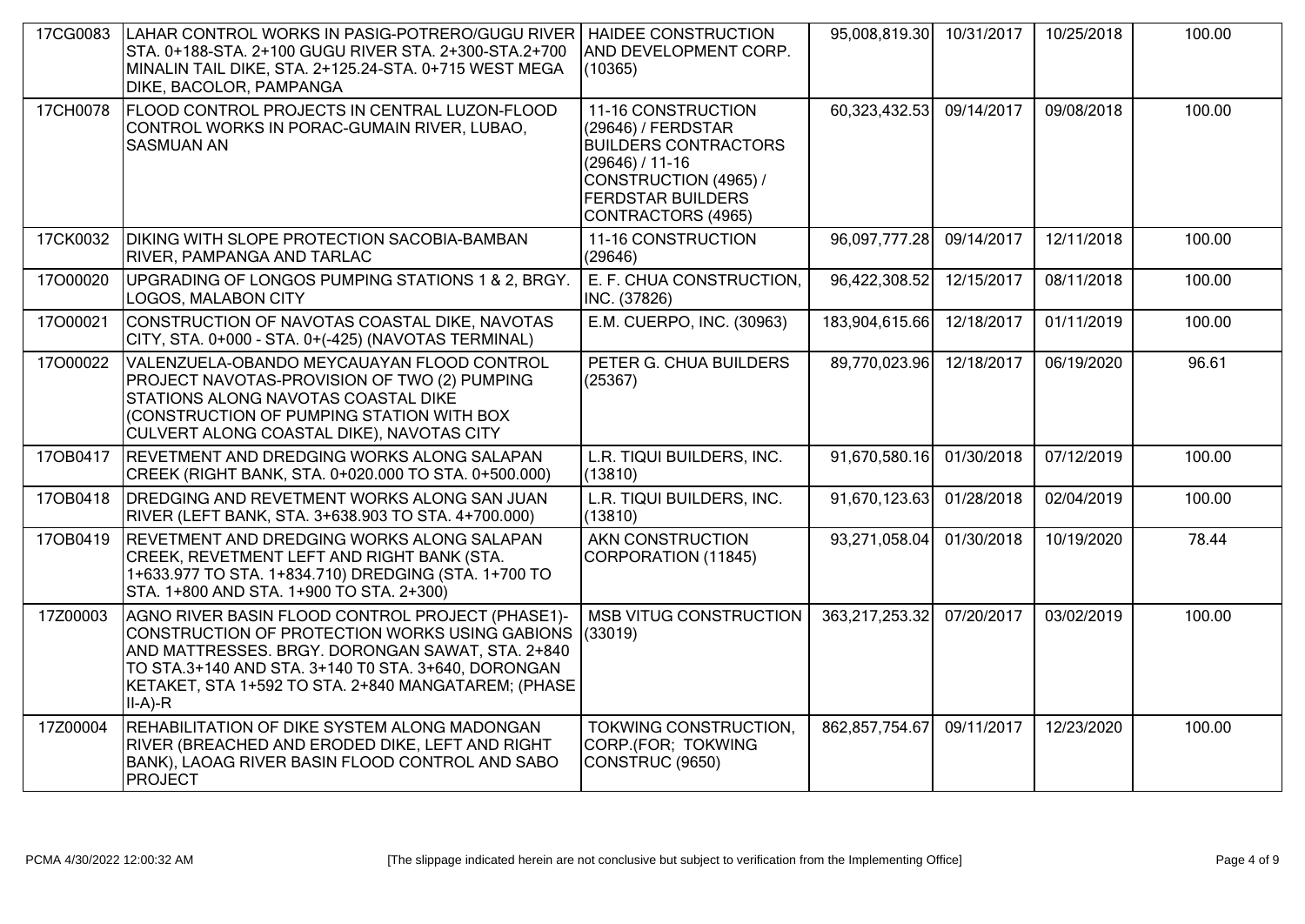| 17Z00005 | REHABILITATION OF DIKE SYSTEM ALONG CURA-<br>LABUGAON RIVER (BREACHED AND ERODED DIKE, LEFT<br>AND RIGHT BANK) LAOAG RIVER BASIN FLOOD CONTROL<br><b>AND SABO PROJECT</b>                                | TOKWING CONSTRUCTION,<br>CORP.(FOR; TOKWING<br>CONSTRUC (36719) / FR<br><b>ESPIRITU BUILDERS AND</b><br><b>DEVELOPMENT CORP.</b><br>(FORMERLY: FR ESPIRITU JR<br>BUILDERS) (36719) /<br>TOKWING CONSTRUCTION,<br>CORP.(FOR; TOKWING<br>CONSTRUC (9650) / FR<br><b>ESPIRITU BUILDERS AND</b><br><b>DEVELOPMENT CORP.</b><br>(FORMERLY: FR ESPIRITU JR<br>BUILDERS) (9650) | 862,000,881.74 | 10/13/2017 | 11/25/2020 | 100.00 |
|----------|----------------------------------------------------------------------------------------------------------------------------------------------------------------------------------------------------------|--------------------------------------------------------------------------------------------------------------------------------------------------------------------------------------------------------------------------------------------------------------------------------------------------------------------------------------------------------------------------|----------------|------------|------------|--------|
| 17Z00006 | REHABILITATION OF DIKE SYSTEM ALONG SOLSONA RIVER E.M. CUERPO, INC. (30963)<br>(BREACHED AND ERODED DIKE, LEFT AND RIGHT BANK),<br>LAOAG RIVER BASIN FLOOD CONTROL AND SABO<br>PROJECT                   |                                                                                                                                                                                                                                                                                                                                                                          | 669,333,130.83 | 10/13/2017 | 04/25/2021 | 100.00 |
| 17Z00010 | RAISING OF FOLDER DIKE INCLUDING SLOPE PROTECTION<br>WORKS (PHASE 4: STA 2+030 TO STA. 2+530, PHASE 5: STA. G.G. UY CONSTRUCTION<br>5+720 TO STA. 5+200, PHASE 6) BRGY. DAMPALIT,<br><b>MALABON CITY</b> | E.M. CUERPO, INC. (30963) /<br>(30963) / COCO<br><b>TECHNOLOGIES</b><br>CORPORATION (30963) / E.M.<br>CUERPO, INC. (32319) / G.G.<br>UY CONSTRUCTION (32319) /<br>COCO TECHNOLOGIES<br>CORPORATION (32319) / E.M.<br>CUERPO, INC. (35673) / G.G.<br>UY CONSTRUCTION (35673) /<br>COCO TECHNOLOGIÈS<br>CORPORATION (35673)                                                | 284,469,575.08 | 05/08/2018 | 05/06/2020 | 98.71  |
| 17Z00011 | REHABILITATION OF NAPINDAN HYDRAULIC CONTROL<br>STRUCTURES THROUGH DESIGN AND BUILD SCHEME,<br><b>BRGY. BUTING, PASIG CITY</b>                                                                           | A.M. ORETA & CO., INC. (108)<br>/ E. F. CHUA<br>CONSTRUCTION, INC. (108) /<br>A.M. ORETA & CO., INC.<br>(37826) / E. F. CHUA<br>CONSTRUCTION, INC.<br>(37826)                                                                                                                                                                                                            | 849,082,205.37 | 04/02/2018 | 03/11/2022 | 95.04  |
| 17Z00012 | CONSTRUCTION OF GENERAL TRIAS RETARDING BASIN I<br>(RIO GRANDE RIVER) UNDER THE FLOOD RISK<br>MANAGEMENT FOR YLANG-YLANG RIVER AND RIO<br>GRANDE RIVER IN THE PROVINCE OF CAVITE INCLUDING<br><b>ROW</b> | R.U. AQUINO<br>CONSTRUCTION AND<br>DEVELOPMENT CORP. (FO<br>(23507)                                                                                                                                                                                                                                                                                                      | 948,256,206.34 | 02/06/2018 | 09/05/2022 | 39.89  |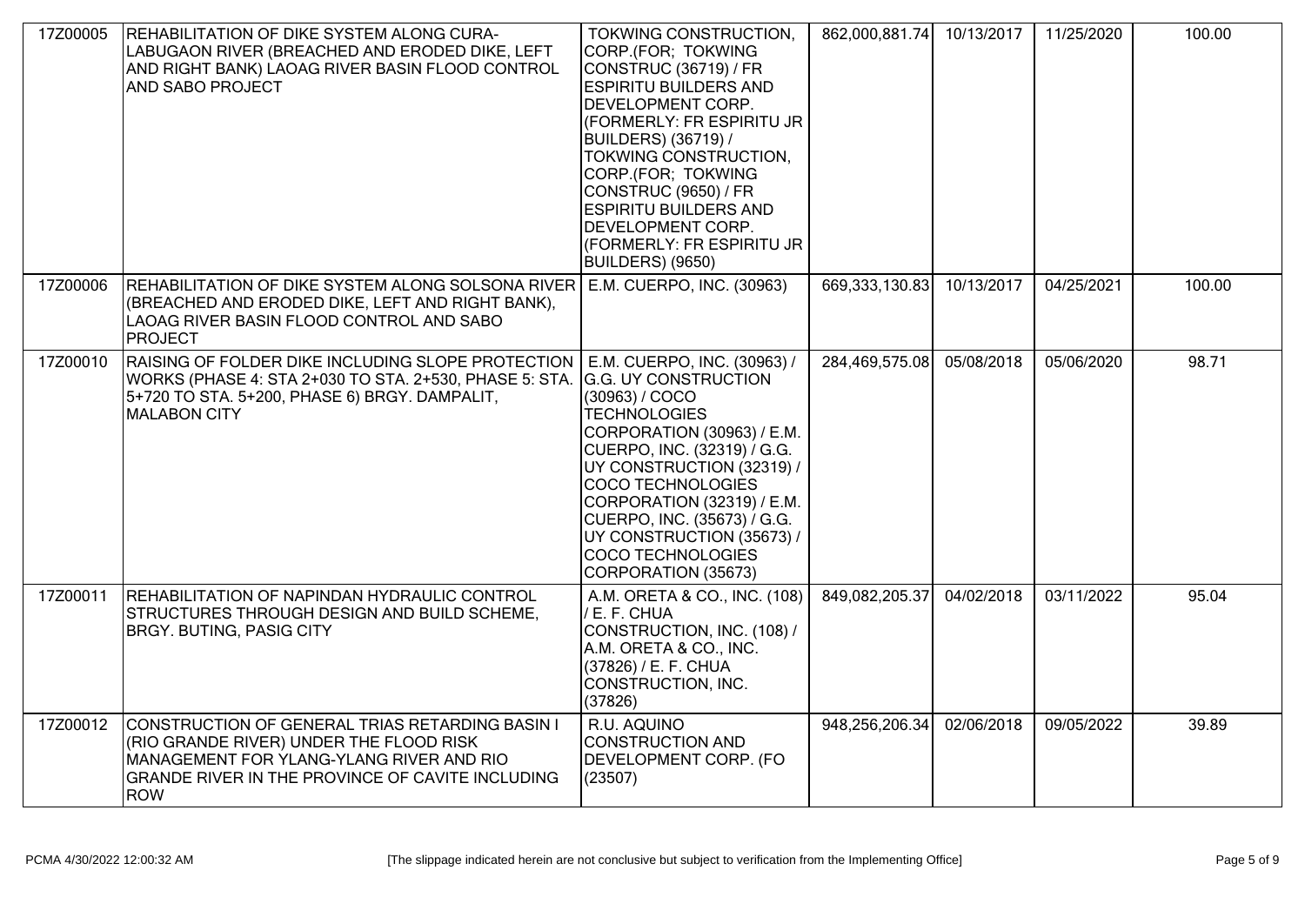| 17Z00013 | CONSTRUCTION OF GENERAL TRIAS RETARDING BASIN II<br>(YLANG-YLANG RIVER) UNDER THE FLOOD RISK<br>MANAGEMENT FOR YLANG-YLANG RIVER AND RIO CHICO<br>GRANDE RIVER IN THE PROVINCE OF CAVITE INCLUDING<br><b>ROW</b>                             | MSB VITUG CONSTRUCTION<br>(33019)                                                                                                                                                                                                                               | 353,565,171.41 | 02/06/2018 | 10/17/2021 | 27.92 |
|----------|----------------------------------------------------------------------------------------------------------------------------------------------------------------------------------------------------------------------------------------------|-----------------------------------------------------------------------------------------------------------------------------------------------------------------------------------------------------------------------------------------------------------------|----------------|------------|------------|-------|
| 17Z00018 | PASIG MARIKINA RIVER CHANNEL IMPROVEMENT<br>PROJECT, PHASE V, CONTRACT PACKAGE 5 - RIVER<br>IMPROVEMENT WORKS ALONG UPPER MARIKINA RIVER<br>(UPSTREAM OF MARIKINA BRIDGE) STA. 16+050 TO STA.<br>17+450, LEFT BANK, MARIKINA CITY            | AKN CONSTRUCTION<br>CORPORATION (11845)                                                                                                                                                                                                                         | 294,084,711.33 | 02/08/2018 | 07/09/2022 | 86.43 |
| 17Z00019 | PASIG MARIKINA RIVER CHANNEL IMPROVEMENT<br>PROJECT, PHASE V, CONTRACT PACKAGE 6 - RIVER<br>IMPROVEMENT WORKS ALONG UPPER MARIKINA RIVER<br>(UPSTREAM OF MARIKINA BRIDGE) STA. 17+450 TO STA.<br>18+130, LEFT AND RIGHT BANKS, MARIKINA CITY | TOKWING CONSTRUCTION,<br>CORP.(FOR; TOKWING<br>CONSTRUC (9650)                                                                                                                                                                                                  | 688,349,273.69 | 02/13/2018 | 11/07/2022 | 73.80 |
| 17Z00020 | PASIG MARIKINA RIVER CHANNEL IMPROVEMENT<br>PROJECT, PHASE V, CONTRACT PACKAGE 8 - RIVER<br>IMPROVEMENT WORKS ALONG UPPER MARIKINA RIVER<br>(UPSTREAM OF MARIKINA BRIDGE) STA. 18+650 TO STA.<br>19+350, LEFT AND RIGHT BANKS, MARIKINA CITY | R.U. AQUINO<br><b>CONSTRUCTION AND</b><br>DEVELOPMENT CORP. (FO<br>(4965) / FERDSTAR<br><b>BUILDERS CONTRACTORS</b><br>(4965) / R.U. AQUINO<br><b>CONSTRUCTION AND</b><br>DEVELOPMENT CORP. (FO<br>(23507) / FERDSTAR<br><b>BUILDERS CONTRACTORS</b><br>(23507) | 652,575,455.66 | 02/19/2018 | 09/17/2021 | 67.26 |
| 17Z00021 | PASIG MARIKINA RIVER CHANNEL IMPROVEMENT<br>PROJECT, PHASE V, CONTRACT PACKAGE 9 -<br>CONSTRUCTION OF MALANDAY PUMPING STATION AND<br>ASSOCIATED WORKS, MARIKINA CITY                                                                        | J.D. LEGASPI<br>CONSTRUCTION (9608) / S.A.<br><b>PLEYTO CONSTRUCTION</b><br>CORPORATION (9608) / J.D.<br>LEGASPI CONSTRUCTION<br>(33269) / S.A. PLEYTO<br><b>CONSTRUCTION</b><br>CORPORATION (33269)                                                            | 399,492,148.24 | 04/11/2018 | 05/25/2022 | 87.77 |
| 17Z00022 | PASIG MARIKINA RIVER CHANNEL IMPROVEMENT<br>PROJECT, PHASE V, CONTRACT PACKAGE 2 AND 3 - RIVER<br>IMPROVEMENT WORKS ALONG UPPER MARIKINA RIVER<br>UPSTREAM OF MARIKINA BRIDGE) STA. 14+100 TO STA.<br>15+450, LEFT BANK, MARIKINA CITY       | <b>MSB VITUG CONSTRUCTION</b><br>(33019)                                                                                                                                                                                                                        | 714,732,784.62 | 02/08/2018 | 10/31/2021 | 91.61 |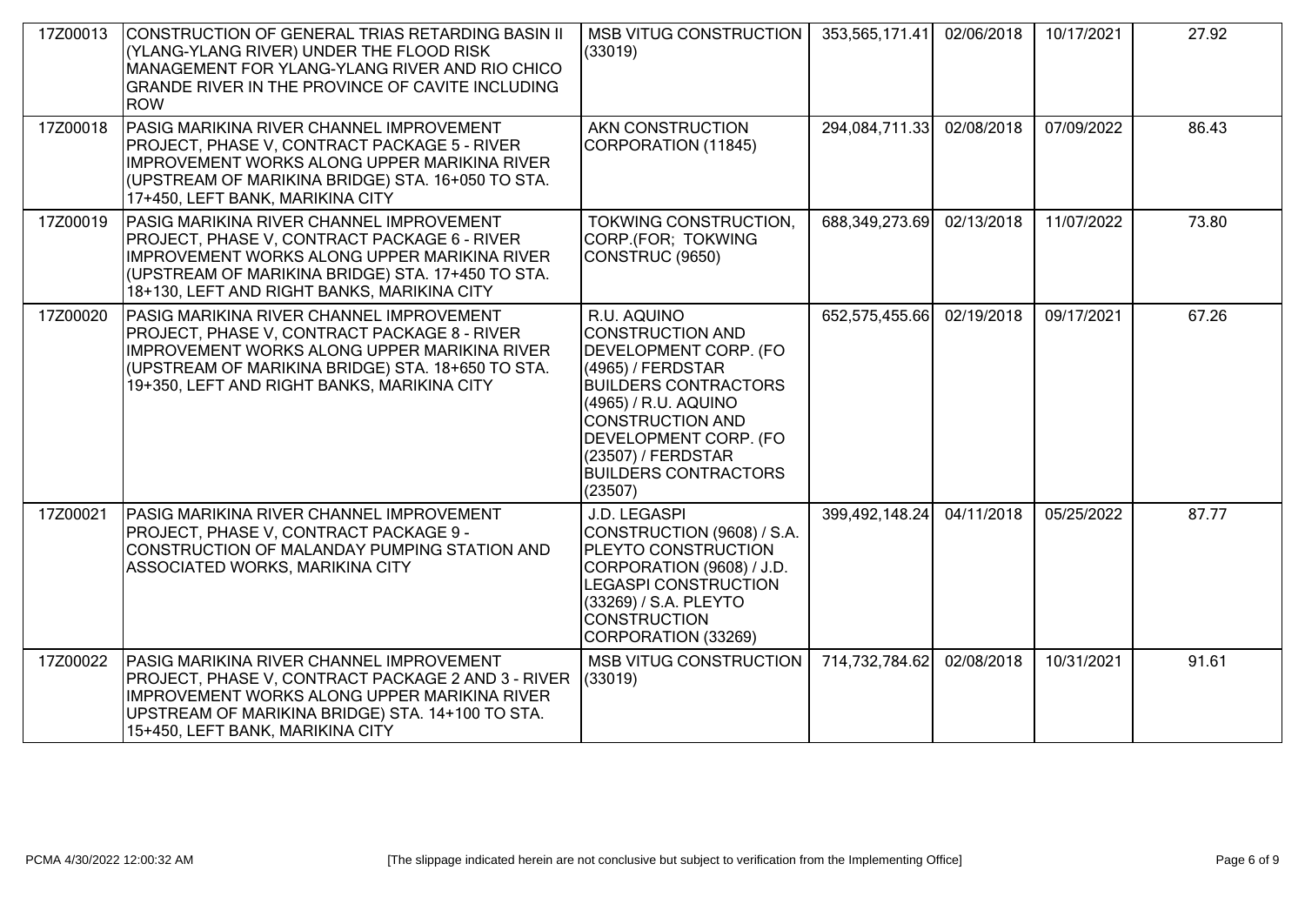| 17Z00023 | IMETRO CEBU FLOOD CONTROL PROJECT AND DRAINAGE | I MSB VITUG CONSTRUCTION I       | 142,148,174.81  02/08/2018 | 01/07/2020 | 100.00 |
|----------|------------------------------------------------|----------------------------------|----------------------------|------------|--------|
|          | IMPROVEMENT PROJECT - SUBANG DAKU, LAHUG,      | $(33019)$ / M.E. SICAT           |                            |            |        |
|          | GUADALUPE AND BULACAO RIVER BASINS, CEBU CITY  | CONSTRUCTION, INC.               |                            |            |        |
|          |                                                | <b>CORMERLY M.E. SICAT</b>       |                            |            |        |
|          |                                                | $(33019)$ / MSB VITUG            |                            |            |        |
|          |                                                | CONSTRUCTION (16724) /           |                            |            |        |
|          |                                                | M.E. SICAT CONSTRUCTION,         |                            |            |        |
|          |                                                | <b>INC. (FORMERLY M.E. SICAT</b> |                            |            |        |
|          |                                                | (16724)                          |                            |            |        |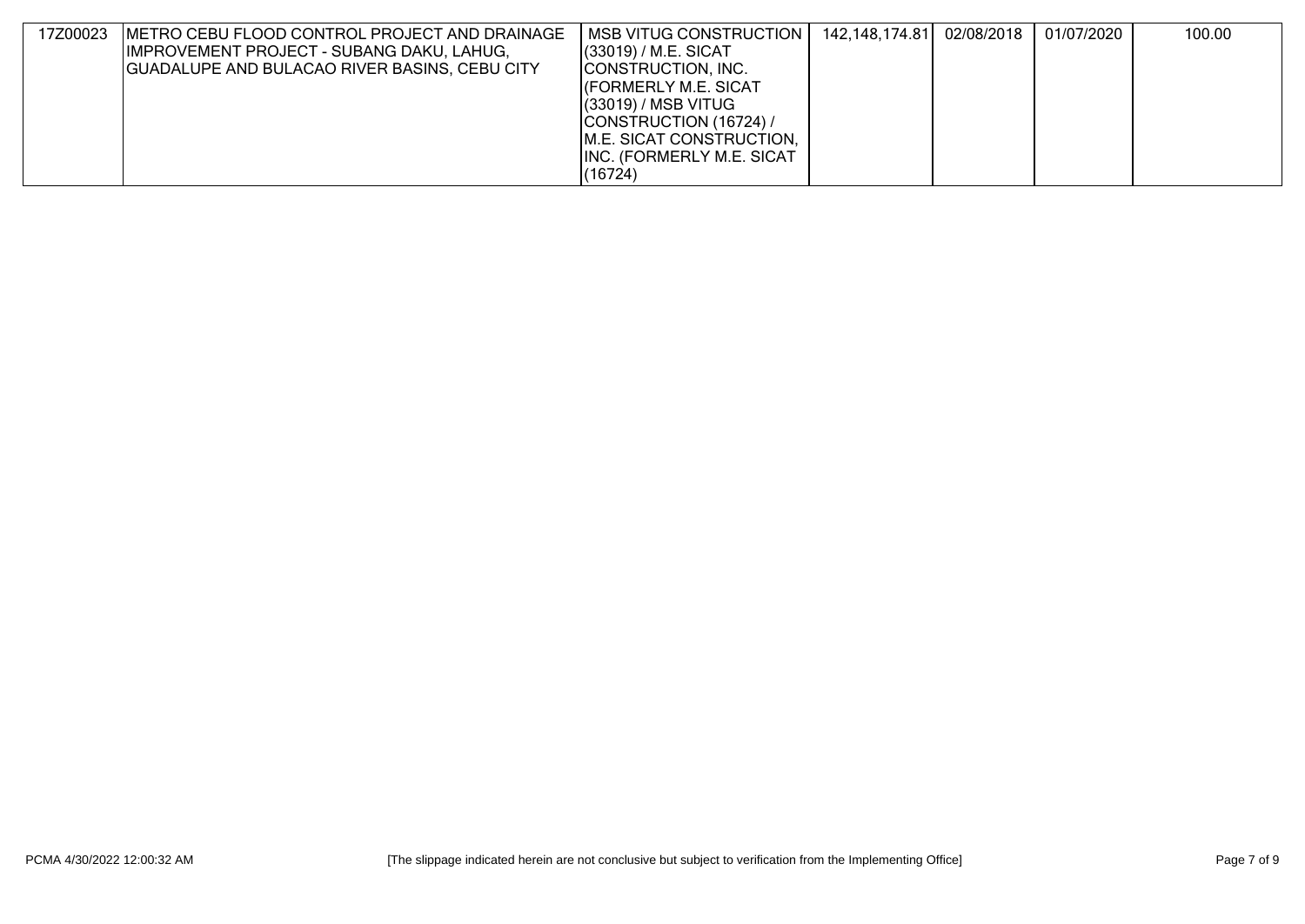## REGION: CENTRAL OFFICE

# IMPLEMENTING OFFICE: ROADS MANAGEMENT CLUSTER I (BILATERAL)

| <b>CONTRACT</b><br>ID | <b>CONTRACT DESCRIPTION</b>                                                                                                                                                                                                                                     | <b>CONTRACTOR</b>                                                                                                                                                                                                                     | <b>CONTRACT</b><br><b>COST</b> | <b>EFFECTIVIT</b><br><b>Y DATE</b> | <b>EXPIRY</b><br><b>DATE</b> | %<br><b>ACCOMPLISHMEN</b><br>т |
|-----------------------|-----------------------------------------------------------------------------------------------------------------------------------------------------------------------------------------------------------------------------------------------------------------|---------------------------------------------------------------------------------------------------------------------------------------------------------------------------------------------------------------------------------------|--------------------------------|------------------------------------|------------------------------|--------------------------------|
| 17B00060              | <b>ASSET PRESERVATION CONTRACT-PREVENTIVE</b><br>MAINTENANCE (APC) COMPONENT, JICA LOAN<br>AGREEMENT NO. PH-247 PM 01: CABAGAN-SAN PABLO<br>ROAD SECTION (DAANG MAHARLIKA), K0444+000.00 TO<br>K0460+752.00 W/ EXCEPTIONS, CABAGAN-SAN PABLO,<br><b>ISABELA</b> | R.D. INTERIOR JUNIOR<br><b>CONSTRUCTION (6483)</b>                                                                                                                                                                                    | 206,607,204.73                 | 03/01/2018                         | 03/08/2019                   | 100.00                         |
| 17F00085              | <b>IPREVENTIVE MAINTENANCE-ASPHALT OVERLAY OF LIBON-</b><br>PANTAO-PIODURAN ROAD SECTION ALONG ALBAY WEST<br>COAST ROAD, LIBON, ALBAY PROVINCE                                                                                                                  | <b>WCS CONSTRUCTION, INC.</b><br>(6516)                                                                                                                                                                                               | 188,991,870.06                 | 05/11/2018                         | 01/06/2019                   | 100.00                         |
| 17K00422              | AWP 3/PM, KIBUNGSOD-STA. CRUZ SECT.K1283+000-<br>K1293+086,MIS.OR.ASP.OVERLAY,REBLOCKING OF PCCP &<br>MISC.                                                                                                                                                     | <b>EQUI-PARCO</b><br><b>CONSTRUCTION COMPANY</b><br>(14332) / TRIPARCO<br><b>DEVELOPMENT</b><br>CORPORATION (14332) /<br>EQUI-PARCO<br><b>CONSTRUCTION COMPANY</b><br>(23327) / TRIPARCO<br><b>DEVELOPMENT</b><br>CORPORATION (23327) | 172,414,095.60                 | 03/12/2018                         | 09/22/2018                   | 100.00                         |
| 17K00423              | AWP 3/PM, STA. CRUZ-TALISAYAN SECT., K1293+086-<br>K1303+000,MIS.OR.,ASPH. OVERLAY,REBLOCKING OF PCCP<br>1& M                                                                                                                                                   | EQUI-PARCO<br><b>CONSTRUCTION COMPANY</b><br>(23327) / TRIPARCO<br><b>DEVELOPMENT</b><br>CORPORATION (23327) /<br>EQUI-PARCO<br><b>CONSTRUCTION COMPANY</b><br>(14332) / TRIPARCO<br><b>DEVELOPMENT</b><br>CORPORATION (14332)        | 172,509,591.69                 | 03/12/2018                         | 09/22/2018                   | 100.00                         |
| 17K00424              | AWP/3/PM-13, DALWANGAN-PATPAT-SAN JOSE<br>SECT., K1496+800-K1510+100, BUKIDNON                                                                                                                                                                                  | M. MONTESCLAROS<br>ENTERPRISES, INC. (6506)                                                                                                                                                                                           | 182,379,429.13                 | 03/14/2018                         | 07/29/2018                   | 100.00                         |
| 17L00200              | AWP3/PREVENTIVE MAINTENANCE, ALONG DAVAO-<br>COTABATO RD,DAVAO CITY JCT. DIGOS SECT. K1525+(-)100<br>$-K1532+$                                                                                                                                                  | <b>ALGON ENGINEERING</b><br><b>CONSTRUCTION</b><br>CORPORATION (00270)                                                                                                                                                                | 149,715,312.41                 | 04/23/2018                         | 11/10/2018                   | 100.00                         |